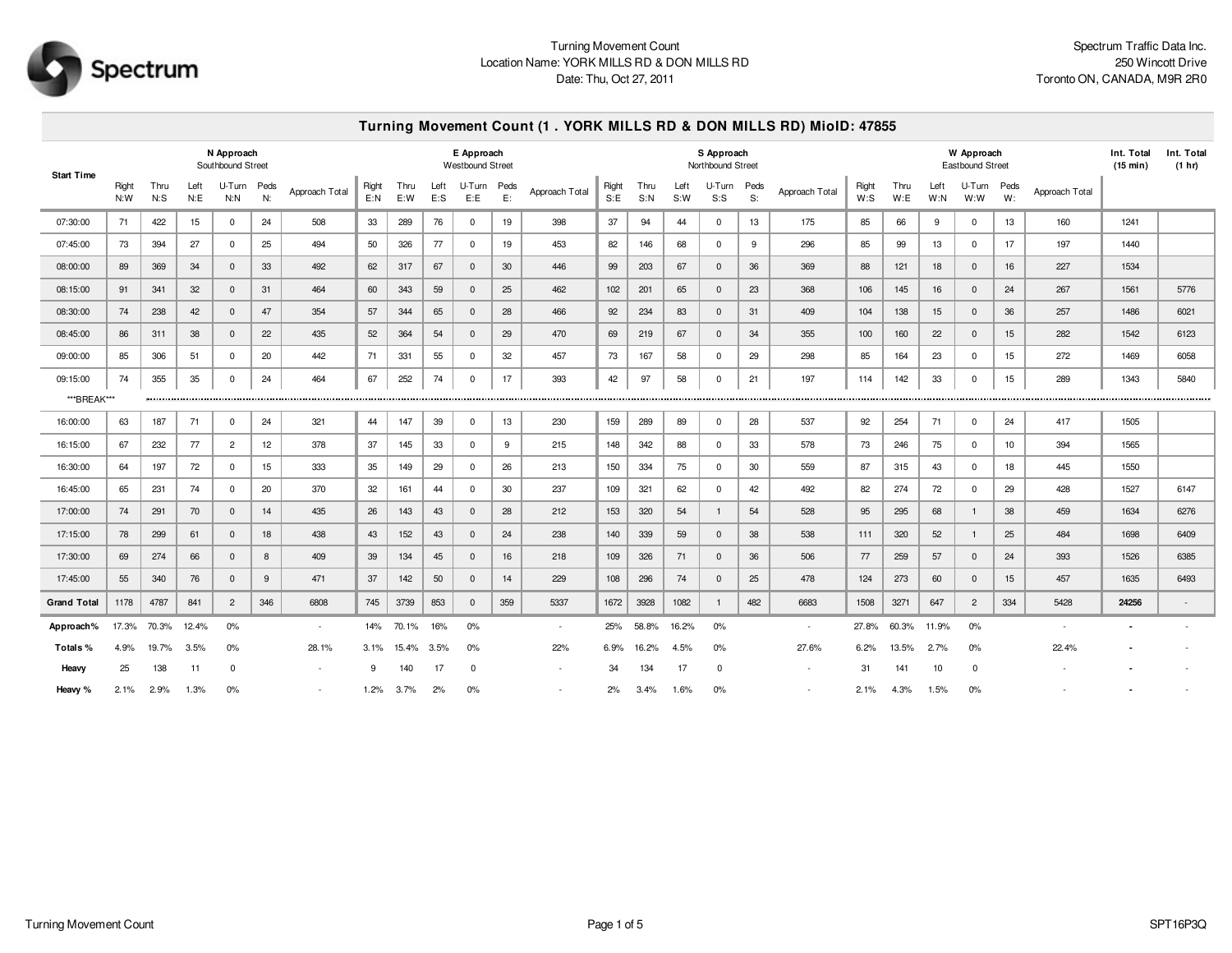

# Turning Movement Count Location Name: YORK MILLS RD & DON MILLS RD Date: Thu, Oct 27, 2011

### **Peak Hour: 08:00 AM - 09:00 AM**

| <b>Start Time</b>  |          |       |       | N Approach<br>Southbound Street |          |                |                |       |       | E Approach<br>Westbound Street |          |                |          | S Approach<br>Northbound Street |          |              |     |                |       |       |          | W Approach<br>Eastbound Street |       |                |      |  |  |
|--------------------|----------|-------|-------|---------------------------------|----------|----------------|----------------|-------|-------|--------------------------------|----------|----------------|----------|---------------------------------|----------|--------------|-----|----------------|-------|-------|----------|--------------------------------|-------|----------------|------|--|--|
|                    | Right    | Thru  | Left  | U-Turn Peds                     |          | Approach Total | Right          | Thru  | Left  | U-Turn Peds                    |          | Approach Total | Right    | Thru                            | Left     | U-Turn Peds  |     | Approach Total | Right | Thru  | Left     | U-Turn Peds                    |       | Approach Total |      |  |  |
| 08:00:00           | 89       | 369   | 34    | $\overline{0}$                  | 33       | 492            | 62             | 317   | 67    | $\overline{0}$                 | 30       | 446            | 99       | 203                             | 67       | $\mathbf 0$  | 36  | 369            | 88    | 121   | 18       | $\mathbf{0}$                   | 16    | 227            | 1534 |  |  |
| 08:15:00           | 91       | 341   | 32    | $\mathbf{0}$                    | 31       | 464            | 60             | 343   | 59    | $\mathbf{0}$                   | 25       | 462            | 102      | 201                             | 65       | $\mathbf{0}$ | 23  | 368            | 106   | 145   | 16       | $^{\circ}$                     | 24    | 267            | 1561 |  |  |
| 08:30:00           | 74       | 238   | 42    | $\mathbf{0}$                    | 47       | 354            | 57             | 344   | 65    | $\overline{0}$                 | 28       | 466            | 92       | 234                             | 83       | $\mathbf 0$  | 31  | 409            | 104   | 138   | 15       | $^{\circ}$                     | 36    | 257            | 1486 |  |  |
| 08:45:00           | 86       | 311   | 38    | $\mathbf{0}$                    | 22       | 435            | 52             | 364   | 54    | $\overline{0}$                 | 29       | 470            | 69       | 219                             | 67       | $\mathbf 0$  | 34  | 355            | 100   | 160   | 22       | $\mathbf 0$                    | 15    | 282            | 1542 |  |  |
| <b>Grand Total</b> | 340      | 1259  | 146   | $\mathbf{0}$                    | 133      | 1745           | 231            | 1368  | 245   | $\mathbf{0}$                   | 112      | 1844           | 362      | 857                             | 282      | $\mathbf{0}$ | 124 | 1501           | 398   | 564   | 71       | $\mathbf{0}$                   | 91    | 1033           | 6123 |  |  |
| Approach%          | 19.5%    | 72.1% | 8.4%  | 0%                              |          | $\sim$         | 12.5%          | 74.2% | 13.3% | 0%                             |          | $\sim$         | 24.1%    | 57.1%                           | 18.8%    | 0%           |     | $\sim$         | 38.5% | 54.6% | 6.9%     | 0%                             |       |                |      |  |  |
| Totals%            | 5.6%     | 20.6% | 2.4%  | 0%                              |          | 28.5%          | 3.8%           | 22.3% | 4%    | 0%                             |          | 30.1%          | 5.9%     | 14%                             | 4.6%     | 0%           |     | 24.5%          | 6.5%  | 9.2%  | 1.2%     | 0%                             |       | 16.9%          |      |  |  |
| PHF                | 0.93     | 0.85  | 0.87  | $\mathbf 0$                     |          | 0.89           | 0.93           | 0.94  | 0.91  | $\mathbf 0$                    |          | 0.98           | 0.89     | 0.92                            | 0.85     | 0            |     | 0.92           | 0.94  | 0.88  | 0.81     | 0                              |       | 0.92           |      |  |  |
| Heavy              | 12       | 37    |       | $\overline{0}$                  |          | 53             | $\overline{2}$ | 45    | 8     | $\mathbf 0$                    |          | 55             | -7       | 33                              |          | 0            |     | 44             | 13    | 36    | 3        | 0                              |       | 52             |      |  |  |
| Heavy %            | 3.5%     | 2.9%  | 2.7%  | 0%                              |          | 3%             | 0.9%           | 3.3%  | 3.3%  | 0%                             |          | 3%             | 1.9%     | 3.9%                            | 1.4%     | 0%           |     | 2.9%           | 3.3%  | 6.4%  | 4.2%     | 0%                             |       | 5%             |      |  |  |
| Car                | 328      | 1222  | 142   | $\mathbf 0$                     |          | 1692           | 229            | 1323  | 237   | $\mathbf{0}$                   |          | 1789           | 355      | 824                             | 278      | 0            |     | 1457           | 385   | 528   | 68       | $\Omega$                       |       | 981            |      |  |  |
| Car%               | 96.5%    | 97.1% | 97.3% | 0%                              |          | 97%            | 99.1%          | 96.7% | 96.7% | 0%                             |          | 97%            | 98.1%    | 96.1%                           | 98.6%    | 0%           |     | 97.1%          | 96.7% | 93.6% | 95.8%    | 0%                             |       | 95%            |      |  |  |
| Medium             | 11       | 17    |       | $\Omega$                        |          | 32             |                | 21    |       | $\Omega$                       |          | 30             | 6        | 16                              |          | 0            |     | 26             | 12    | 17    | 3        | $\Omega$                       |       | 32             |      |  |  |
| Medium%            | 3.2%     | 1.4%  | 2.7%  | 0%                              |          | 1.8%           | 0.4%           | 1.5%  | 3.3%  | 0%                             |          | 1.6%           | 1.7%     | 1.9%                            | 1.4%     | 0%           |     | 1.7%           | 3%    | 3%    | 4.2%     | 0%                             |       | 3.1%           |      |  |  |
| Heavy              |          | 20    |       | 0                               |          | 21             |                | 24    |       | $\mathbf{0}$                   |          | 25             |          | 17                              | $\Omega$ | 0            |     | 18             |       | 19    | $\Omega$ | $\Omega$                       |       | 20             |      |  |  |
| Heavy %            | 0.3%     | 1.6%  | 0%    | 0%                              |          | 1.2%           | 0.4%           | 1.8%  | 0%    | 0%                             |          | 1.4%           | 0.3%     | 2%                              | 0%       | 0%           |     | 1.2%           | 0.3%  | 3.4%  | 0%       | 0%                             |       | 1.9%           |      |  |  |
| Ped                |          |       |       |                                 | 133      |                |                |       |       |                                | 112      |                |          |                                 |          |              | 124 |                |       |       |          |                                | 91    |                |      |  |  |
| Ped%               |          |       |       |                                 | 28.9%    |                |                |       |       |                                | 24.3%    |                |          |                                 |          |              | 27% |                |       |       |          |                                | 19.8% |                |      |  |  |
| Pedal Bike (Road)  | $\Omega$ | 2     |       |                                 | $\Omega$ |                | $\Omega$       |       |       |                                | $\Omega$ |                | $\Omega$ | 3                               | $\Omega$ | $\Omega$     |     |                |       |       | $\Omega$ | $\Omega$                       |       |                |      |  |  |
| Pedal Bike (Road)% |          |       |       |                                 | 0%       |                |                |       |       |                                | 0%       |                |          |                                 |          |              | 0%  |                |       |       |          |                                | 0%    |                |      |  |  |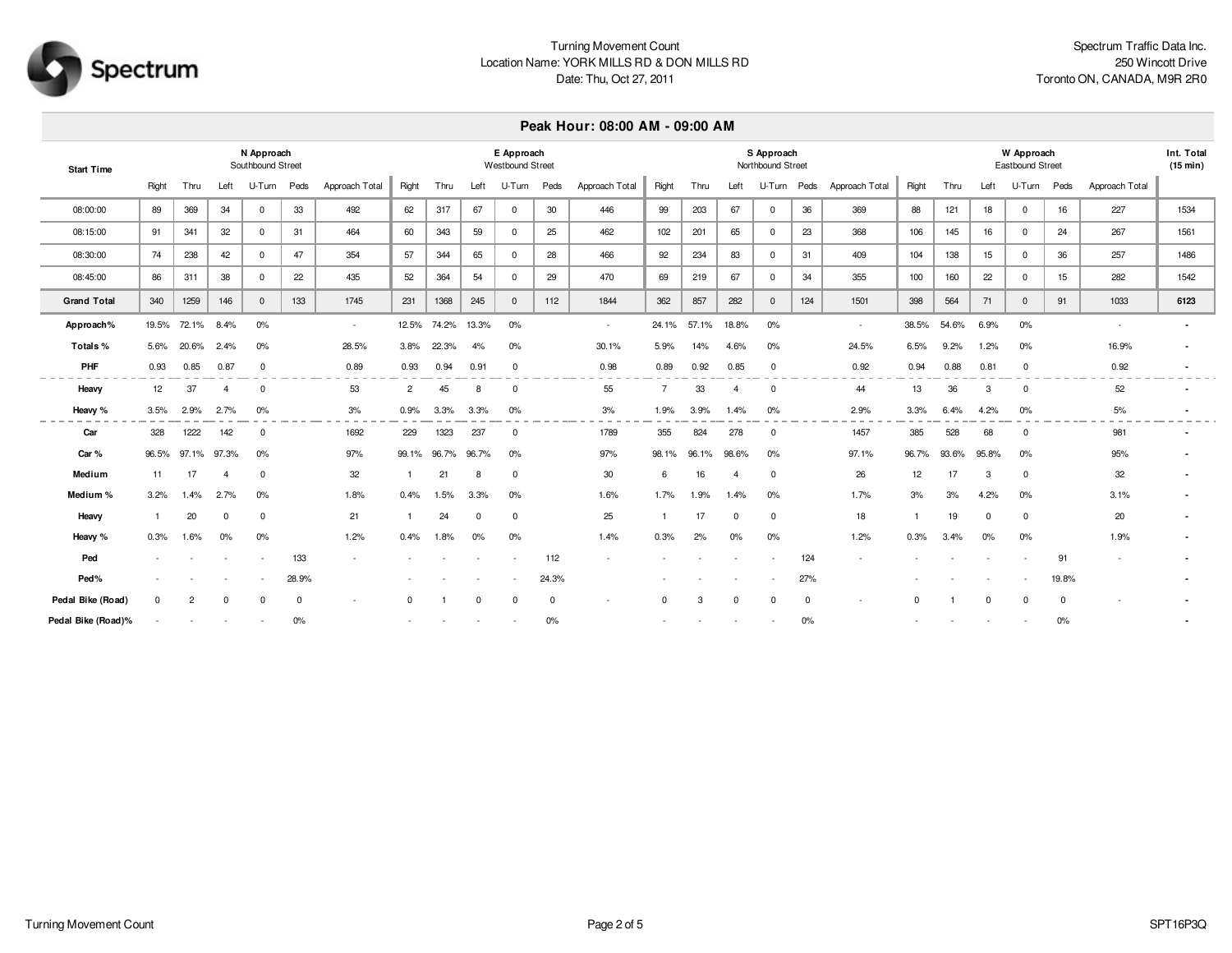

# Turning Movement Count Location Name: YORK MILLS RD & DON MILLS RD Date: Thu, Oct 27, 2011

#### **Peak Hour: 05:00 PM - 06:00 PM**

| <b>Start Time</b>  |          |       |       | N Approach<br>Southbound Street |             |                | E Approach<br>Westbound Street |          |       |              |             |                |          | S Approach<br>Northbound Street |                |                |       |                |       |          |          | W Approach<br>Eastbound Street |          |                |      |  |  |  |
|--------------------|----------|-------|-------|---------------------------------|-------------|----------------|--------------------------------|----------|-------|--------------|-------------|----------------|----------|---------------------------------|----------------|----------------|-------|----------------|-------|----------|----------|--------------------------------|----------|----------------|------|--|--|--|
|                    | Right    | Thru  | Left  | U-Turn Peds                     |             | Approach Total | Right                          | Thru     | Left  | U-Turn       | Peds        | Approach Total | Right    | Thru                            | Left           | U-Turn         | Peds  | Approach Total | Right | Thru     | Left     | U-Turn                         | Peds     | Approach Total |      |  |  |  |
| 17:00:00           | 74       | 291   | 70    | $\mathbf{0}$                    | 14          | 435            | 26                             | 143      | 43    | $\mathbf{0}$ | 28          | 212            | 153      | 320                             | 54             | $\mathbf{1}$   | 54    | 528            | 95    | 295      | 68       |                                | 38       | 459            | 1634 |  |  |  |
| 17:15:00           | 78       | 299   | 61    | $\Omega$                        | 18          | 438            | 43                             | 152      | 43    | $\mathbf{0}$ | 24          | 238            | 140      | 339                             | 59             | $^{\circ}$     | 38    | 538            | 111   | 320      | 52       |                                | 25       | 484            | 1698 |  |  |  |
| 17:30:00           | 69       | 274   | 66    | $\mathbf 0$                     | 8           | 409            | 39                             | 134      | 45    | $\mathbf{0}$ | 16          | 218            | 109      | 326                             | 71             | $\mathbf{0}$   | 36    | 506            | 77    | 259      | 57       | $\mathbf 0$                    | 24       | 393            | 1526 |  |  |  |
| 17:45:00           | 55       | 340   | 76    | $\mathsf{O}$                    | 9           | 471            | 37                             | 142      | 50    | $\mathbf{0}$ | 14          | 229            | 108      | 296                             | 74             | $\mathbf 0$    | 25    | 478            | 124   | 273      | 60       | $\mathbf{0}$                   | 15       | 457            | 1635 |  |  |  |
| <b>Grand Total</b> | 276      | 1204  | 273   | $\mathbf{0}$                    | 49          | 1753           | 145                            | 571      | 181   | $\mathbf{0}$ | 82          | 897            | 510      | 1281                            | 258            | $\overline{1}$ | 153   | 2050           | 407   | 1147     | 237      | $\overline{2}$                 | 102      | 1793           | 6493 |  |  |  |
| Approach%          | 15.7%    | 68.7% | 15.6% | 0%                              |             | $\sim$         | 16.2%                          | 63.7%    | 20.2% | $0\%$        |             | $\sim$         | 24.9%    | 62.5%                           | 12.6%          | 0%             |       | $\sim$         | 22.7% | 64%      | 13.2%    | 0.1%                           |          |                |      |  |  |  |
| Totals%            | 4.3%     | 18.5% | 4.2%  | 0%                              |             | 27%            | 2.2%                           | 8.8%     | 2.8%  | 0%           |             | 13.8%          | 7.9%     | 19.7%                           | 4%             | 0%             |       | 31.6%          | 6.3%  | 17.7%    | 3.7%     | 0%                             |          | 27.6%          |      |  |  |  |
| <b>PHF</b>         | 0.88     | 0.89  | 0.9   | $\mathbf 0$                     |             | 0.93           | 0.84                           | 0.94     | 0.91  | $^{\circ}$   |             | 0.94           | 0.83     | 0.94                            | 0.87           | 0.25           |       | 0.95           | 0.82  | 0.9      | 0.87     | 0.5                            |          | 0.93           |      |  |  |  |
| Heavy              | 3        | 27    |       | $^{\circ}$                      |             | 31             | $\overline{2}$                 | 24       |       | $^{\circ}$   |             | 27             | 6        | 29                              | $\overline{2}$ | $\mathbf 0$    |       | 37             | 3     | 34       | 3        | $^{\circ}$                     |          | 40             |      |  |  |  |
| Heavy %            | 1.1%     | 2.2%  | 0.4%  | 0%                              |             | 1.8%           | 1.4%                           | 4.2%     | 0.6%  | 0%           |             | 3%             | 1.2%     | 2.3%                            | 0.8%           | 0%             |       | 1.8%           | 0.7%  | 3%       | 1.3%     | 0%                             |          | 2.2%           |      |  |  |  |
| Car                | 273      | 1177  | 272   | $\mathbf 0$                     |             | 1722           | 143                            | 547      | 180   | $^{\circ}$   |             | 870            | 504      | 1252                            | 256            |                |       | 2013           | 404   | 1113     | 234      | $\overline{2}$                 |          | 1753           |      |  |  |  |
| Car%               | 98.9%    | 97.8% | 99.6% | 0%                              |             | 98.2%          | 98.6%                          | 95.8%    | 99.4% | 0%           |             | 97%            | 98.8%    | 97.7%                           | 99.2%          | 100%           |       | 98.2%          | 99.3% | 97%      | 98.7%    | 100%                           |          | 97.8%          |      |  |  |  |
| Medium             | 3        | 11    |       | $\Omega$                        |             | 14             | $\overline{2}$                 |          |       | $\Omega$     |             | 10             | 3        | 12                              |                | $\Omega$       |       | 16             | 3     | 15       | 3        | $\Omega$                       |          | 21             |      |  |  |  |
| Medium %           | 1.1%     | 0.9%  | 0%    | 0%                              |             | 0.8%           | 1.4%                           | 1.2%     | 0.6%  | 0%           |             | 1.1%           | 0.6%     | 0.9%                            | 0.4%           | 0%             |       | 0.8%           | 0.7%  | 1.3%     | 1.3%     | 0%                             |          | 1.2%           |      |  |  |  |
| Heavy              | $\Omega$ | 16    |       | 0                               |             | 17             |                                | 17       |       | $\mathbf 0$  |             | 17             | 3        | 17                              |                | $\mathbf 0$    |       | 21             | 0     | 19       | $\Omega$ | 0                              |          | 19             |      |  |  |  |
| Heavy %            | $0\%$    | 1.3%  | 0.4%  | 0%                              |             | $1\%$          | 0%                             | 3%       | 0%    | 0%           |             | 1.9%           | 0.6%     | 1.3%                            | 0.4%           | 0%             |       | $1\%$          | $0\%$ | 1.7%     | 0%       | 0%                             |          | 1.1%           |      |  |  |  |
| Ped                |          |       |       |                                 | 49          |                |                                |          |       |              | 82          |                |          |                                 |                |                | 153   |                |       |          |          |                                | 102      |                |      |  |  |  |
| Ped%               |          |       |       |                                 | 12.7%       |                |                                |          |       |              | 21.2%       |                |          |                                 |                |                | 39.6% |                |       |          |          |                                | 26.4%    |                |      |  |  |  |
| Pedal Bike (Road)  |          | 0     |       |                                 | $\mathbf 0$ |                |                                | $\Omega$ |       | $\Omega$     | $\mathbf 0$ |                | $\Omega$ |                                 | $\Omega$       | 0              |       |                | 0     | $\Omega$ | $\Omega$ | 0                              | $\Omega$ |                |      |  |  |  |
| Pedal Bike (Road)% |          |       |       |                                 | 0%          |                |                                |          |       |              | 0%          |                |          |                                 |                |                | 0%    |                |       |          |          |                                | 0%       |                |      |  |  |  |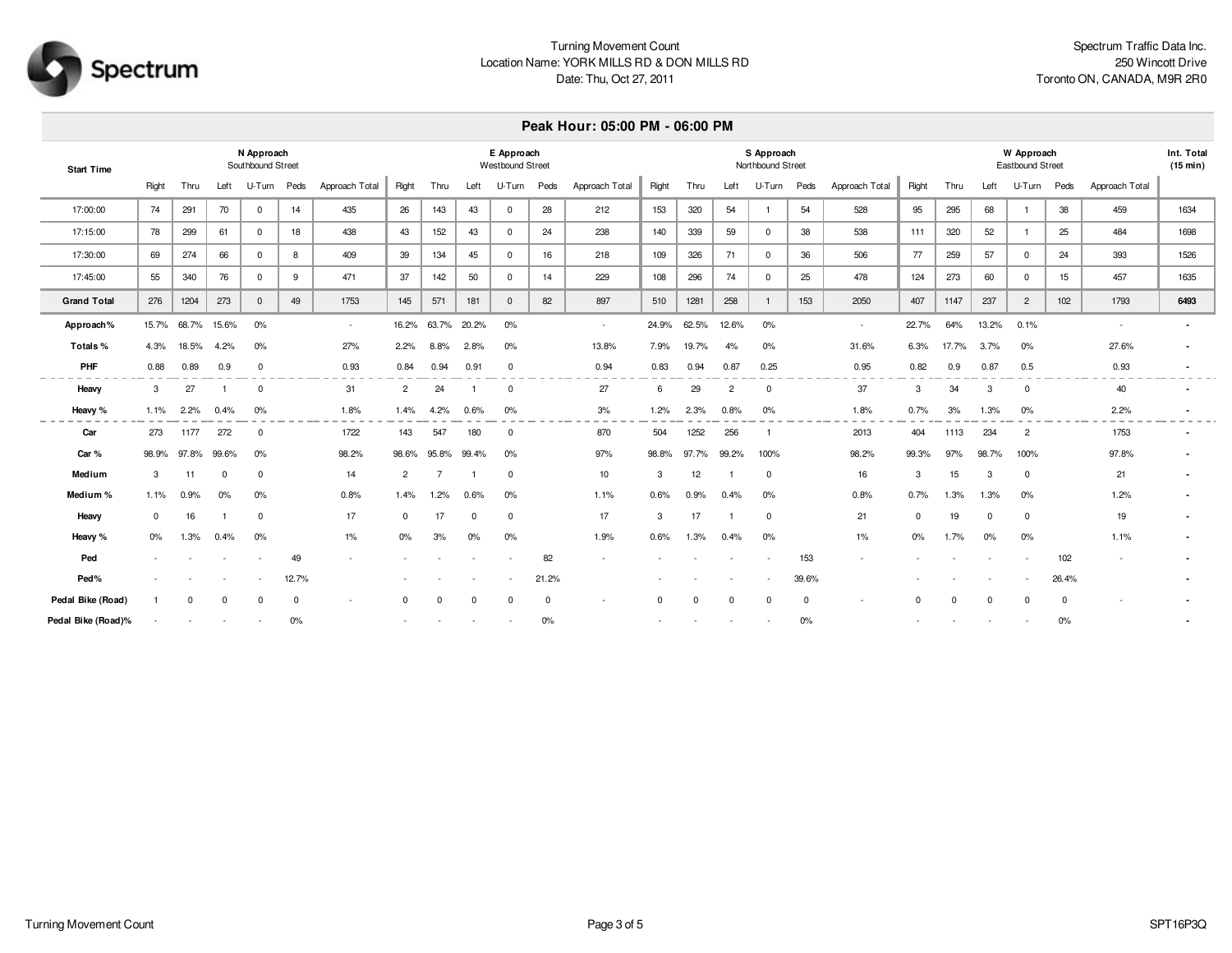